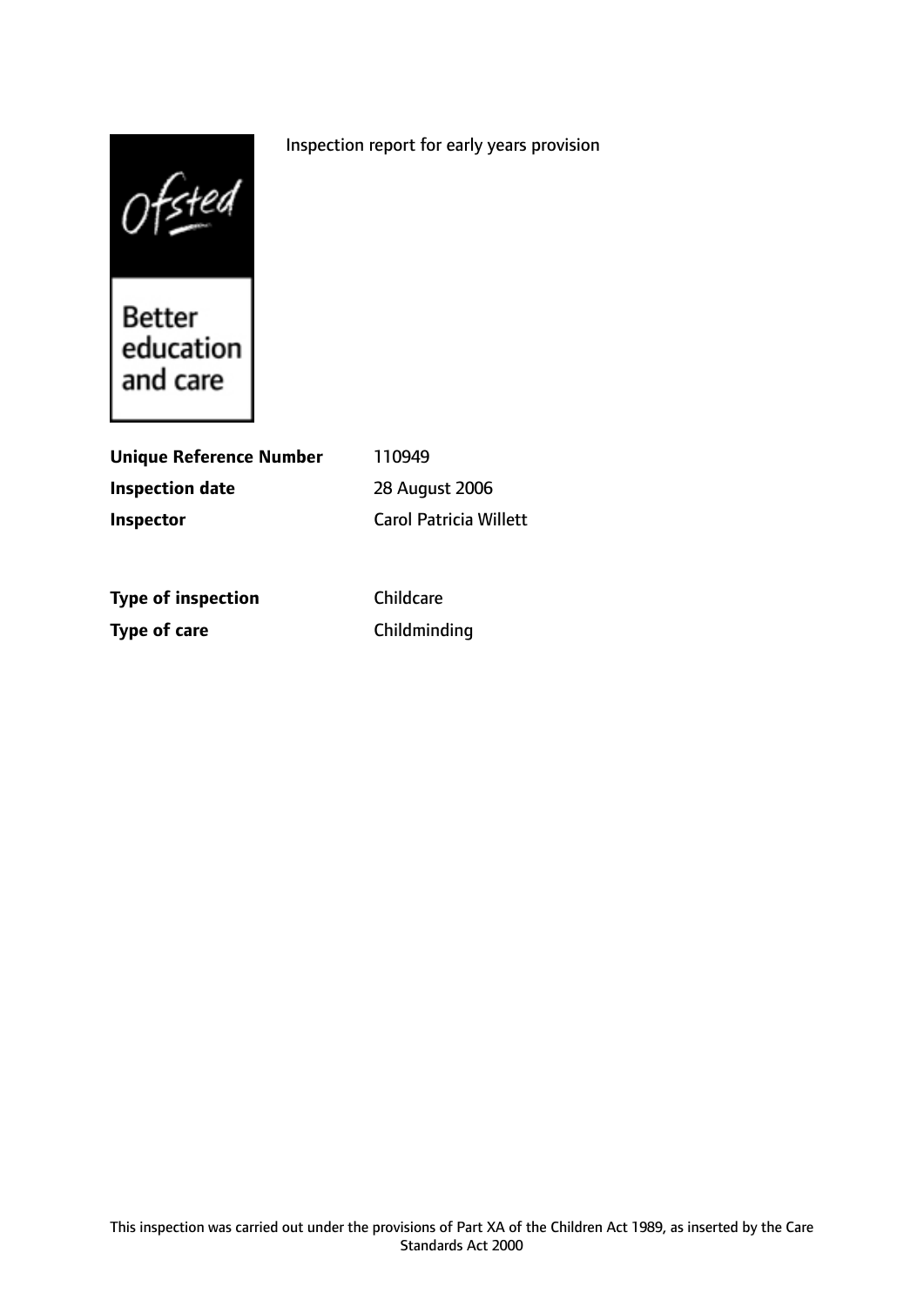## **ABOUT THIS INSPECTION**

The purpose of this inspection is to assure government, parents and the public of the quality of childcare and, if applicable, of nursery education. The inspection was carried out under Part XA Children Act 1989 as introduced by the Care Standards Act 2000 and, where nursery education is provided, under Schedule 26 of the School Standards and Framework Act 1998.

This report details the main strengths and any areas for improvement identified during the inspection. The judgements included in the report are made in relation to the outcomes for children set out in the Children Act 2004; the National Standards for under 8s day care and childminding; and, where nursery education is provided, the *Curriculum guidance for the foundation stage.*

The report includes information on any complaints about the childcare provision which Ofsted has received since the last inspection or registration or 1 April 2004 whichever is the later.

## **The key inspection judgements and what they mean**

*Outstanding: this aspect of the provision is of exceptionally high quality Good: this aspect of the provision is strong Satisfactory: this aspect of the provision is sound Inadequate: this aspect of the provision is not good enough*

For more information about early years inspections, please see the booklet *Are you ready for your inspection?* which is available from Ofsted's website: *www.ofsted.gov.uk.*

## **THE QUALITY AND STANDARDS OF THE CARE**

On the basis of the evidence collected on this inspection:

The quality and standards of the care are satisfactory. The registered person meets the National Standards for under 8s day care and childminding.

## **WHAT SORT OF SETTING IS IT?**

The childminder has been registered since July 2000. She lives with her husband and two children, one of school age and the other of pre-school age, in the village of Sheet, near Petersfield. The family lives in a cottage which is situated within walking distance of local amenities including schools and pre-schools, shops and parks.

Minded children have the use of two rooms and the bathroom on the ground floor and to the enclosed back garden. One bedroom on the first floor is used for children's play and is available for sleeping children. The childminder is registered to care for five children under eight years. She is currently caring for three children of which one is under five years and two are over five years. She is a member of the National Childminding Association and holds a current first aid certificate.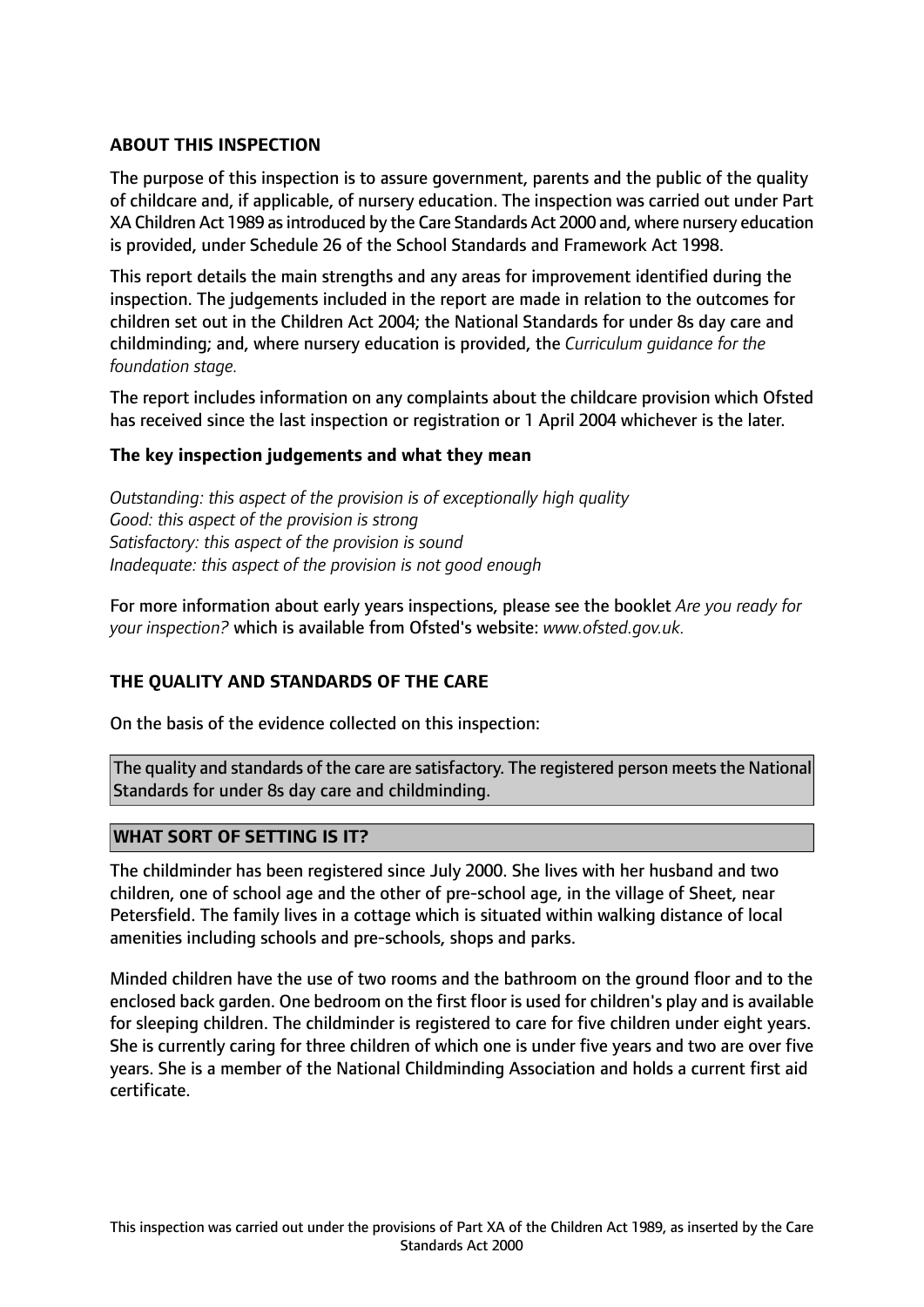## **THE EFFECTIVENESS OF THE PROVISION**

## **Helping children to be healthy**

The provision is satisfactory.

Children play in clean, well maintained premises which are in the process of being refurbished. The childminder has suitable hygiene procedures in place to ensure the premises and resources remain clean and safe. Children learn about personal hygiene as they are encouraged to wash their hands after using the toilet. Hygiene procedures are not totally effective to ensure children are protected from infection as they do not always wash their hands before eating lunch. Separate towels are not available. The childminder has a sound awareness of first aid and holds an appropriate certificate. There is a suitable first aid kit which is easily accessible. The childminder has the required documentation in place to ensure children's welfare is safequarded. However, she has not recorded when medication has been given to ensure there is an accurate record in an emergency.

Children enjoy a good range of activities that contribute to their good health. They enjoy garden play on the large wooden climbing frame tucked away at the top of the garden, regular walks in the local area and playing in the park across the road. They further develop their physical skills as they attend swimming lessons with the childminder's children. Children enjoy a range of resources and activities including completing jigsaws, construction toys, drawing and craft activities to develop manipulative skills.

The childminder provides a varied range of home cooked meals and snacks which are healthy and nutritious to ensure children's dietary needs are met. The children help grow tomatoes and beans in the garden and enjoy them with their meals. The children are not given a choice of food to enable them to develop independence and an awareness of healthy options. Children freely access their drinking cups so they drink sufficient amounts to maintain their health.

# **Protecting children from harm or neglect and helping them stay safe**

The provision is satisfactory.

Children play and learn in a comfortable, child friendly environment which is well laid out with sufficient space for them to play and explore. The children are happy and occupied as the childminder provides a wide range of good quality, age appropriate toys which are freely accessible to the children. Toys and resources are checked and cleaned to ensure they are in a suitable condition.

Children stay safe and develop confidence as the childminder closely supervises them and is very attentive. She takes steps to minimise most hazards to ensure children's safety, for example sockets are covered, sharp knives are out of reach and the garden is securely enclosed. The childminder's risk assessment procedures and hazard awareness are not totally effective to ensure children's safety at all times. The position of the kettle could pose a danger to children and cleaning materials are accessible in the bathroom. Good security is in place to ensure children are not able to leave the premises unsupervised. The childminder develops children's awareness of keeping themselves safe as they get in the car and walk to school on the busy road outside the house. She teaches them to come down the steep stairs safely on their bottoms.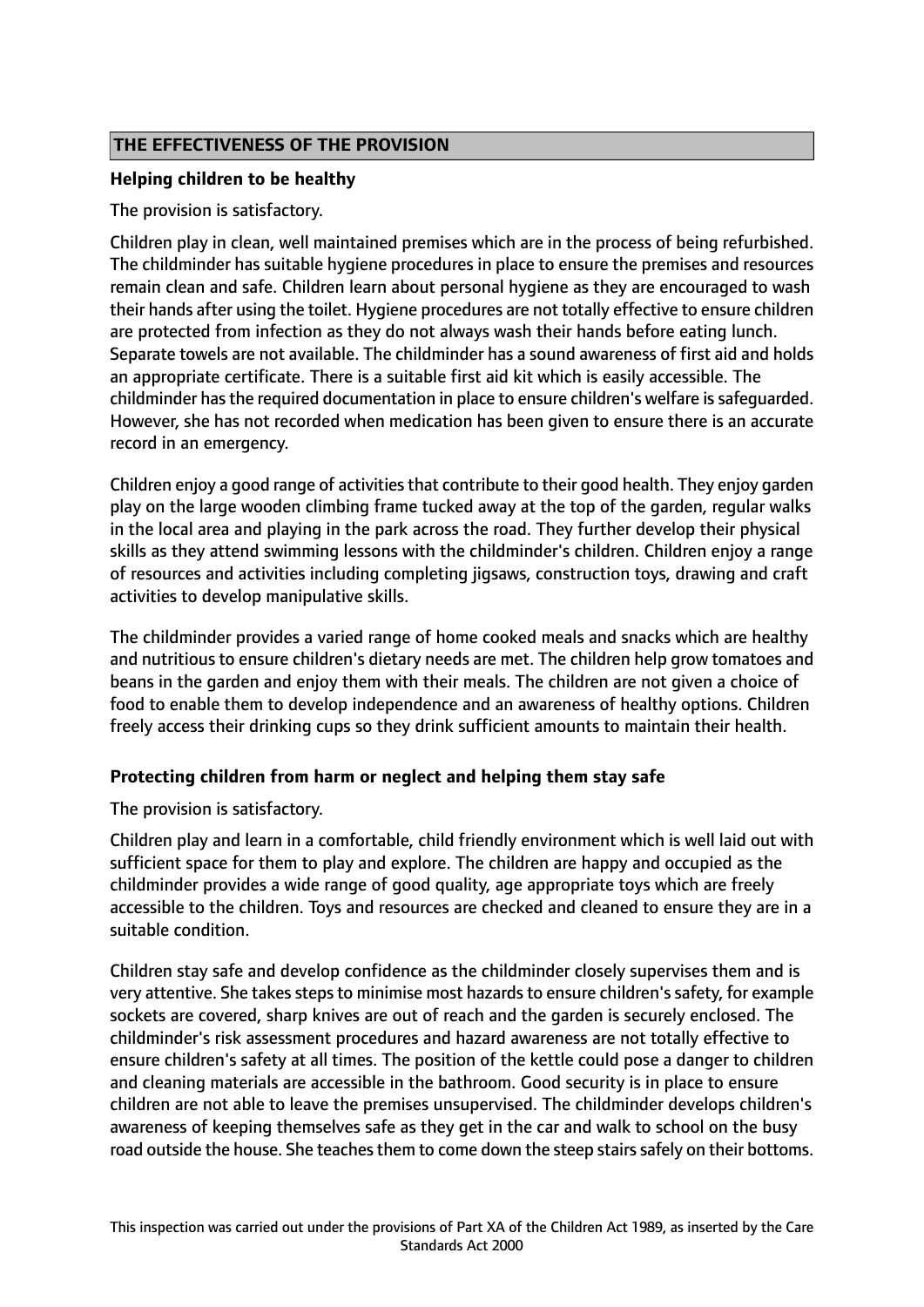The children are protected as the childminder has a sound understanding of child protection procedures. She does not have a copy of the local child protection committee guidelines or the government booklet 'What to do if you are concerned a child is being abused'. The childminder has suitable documentation to record accidents and previous injuries, to ensure the children's welfare is safeguarded and promoted. However, the childminder has not recorded injuries children arrive with. There is appropriate insurance cover in place.

## **Helping children achieve well and enjoy what they do**

## The provision is good.

Children are happy, confident and secure as a result of the childminders warm, caring, attentive manner. They develop confidence and a sense of belonging as they form close relationships with the childminder going to her for hugs and cuddles when they need reassurance. Children enjoy a good range of toys and activities both inside and out in the garden. Children enjoy craft and drawing, taking their pictures home for their parents. They enjoy a range of experiences that contribute to their physical development and enjoy regular walks to the local park and playing in the garden. They develop knowledge and understanding of the world as they visit the allotments and the nearby river. They develop social skills as they meet with friends for lunch and go to the local playgroup. The childminder has good interactive skills, communicating well with the children. She sits on the floor to join in play and to talk with them, giving them support as needed when they try to make the train track into a circuit so the trains will work. She gently encourages the children to share and take turns and work cooperatively to achieve their aim. The children enjoy craft activities and the childminder provides resources so they can make flowers from coloured paper. The children confidently ask for help and the childminder holds pieces together whilst the children join them with sticky tape. Children enjoy talking with the childminder about events in their lives at home and discuss what they will do together later. This means that children are able to contribute their ideas and feelings about what they do with the childminder. The childminder manages the range of ages very well as she organises the craft activity downstairs for the older children and then goes upstairs to the bedroom to help with the train track. She has a good understanding of child development. The childminder does not have a copy of the Birth to three matters framework to further enhance the range of experiences offered to the children.

## **Helping children make a positive contribution**

## The provision is satisfactory.

Children are confident, happy and settled as the childminder is warm and caring. She has a good knowledge of their individual needs through talking to the parents, observing and listening to the children. They come to her for cuddles and reassurance as needed. She manages the range of ages well and ensures all children receive support according to their needs. She offers help as needed, for example, holding pieces in place whilst the children use the sticky tape. All resources are freely available for the children to make independent choices. Children learn about their local community when out for walks, going shopping and playing in the park.

Children play happily with the range of resources, sharing and taking turns as they make the train track and play with the trains. They are mostly well behaved and they are learning right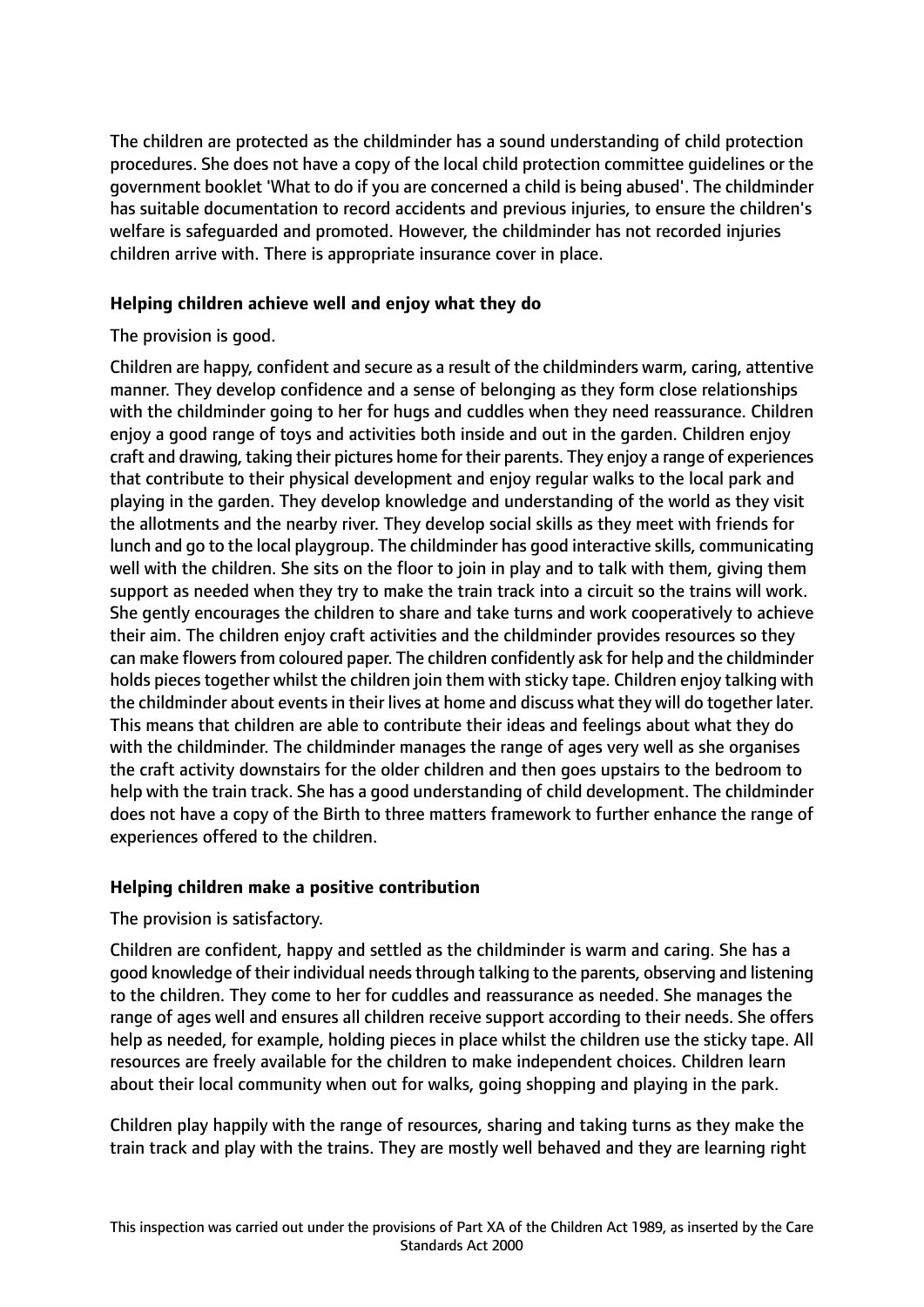from wrong as the childminder uses praise and encourages their good behaviour. She gives clear explanations for unacceptable behaviour, for example, why they should not shut the door to the bedroom. She uses distraction well and uses appropriate behaviour management strategies that are suitable for the ages of children.

The childminder develops good relationships with parents which ensures children's needs are well known. The parents are kept informed of their children's progress and the service provided through daily discussions. Parents provide written consent so the childminder is aware of and follows their wishes and some parents have written agreements. Contracts are not reviewed to ensure the information is updated and relevant to meet all the children's needs. Not all parents have completed contracts with the childminder. The childminder has a range of documentation to record medication and injuries to the children. However, she does not use these effectively to record when medication is given and when children arrive with injuries to ensure parents are kept informed and children are safeguarded. The childminder ensures parents are aware of registration conditions and insurance cover as the certificate is displayed in the kitchen.

## **Organisation**

The organisation is satisfactory.

The children's needs are generally well met through the organisation of the home which provides children with good adult support within a mostly safe environment. There is sufficient space for them to explore and play independently. The organisation of resources enables children to freely select them to initiate and develop their own play. This enables children to develop confidence and a sense of security in the environment. Overall, the childminder meets the needs of the range of children for whom she provides.

The childminder has a satisfactory understanding of the requirements of registration and the National Standards for childminding. She has a range of suitable documentation which provides information to enable her to meet the children's needs and manage the provision safely. However not all records are completed sufficiently, for example, the attendance register does not accurately reflect children's time on the premises and medication records are not completed appropriately. Not all parents have a written agreement. Contracts are not regularly reviewed and updated with parents and this could impact on the welfare and safety of the children. Information is exchanged informally on a daily basis to keep parents informed of the children's progress and activities.

## **Improvements since the last inspection**

At the last inspection the childminder was required to improve her documentation and the children's safety. Sufficient improvement has been made in some but not all of the areas to ensure children's welfare is safeguarded. The childminder keeps her register up to date and parents sign it. However the record does not accurately reflect the times the children are on the premises. This is carried forward for improvement. The childminder has organised her documentation so that it is readily accessible and there are separate folders for each family. There are still some improvements to be made to the documentation to ensure children are fully protected. The childminder has taken steps to improve children's safety with regard to the storage of medicines. Smoke detectors are sited on both levels of the house and the